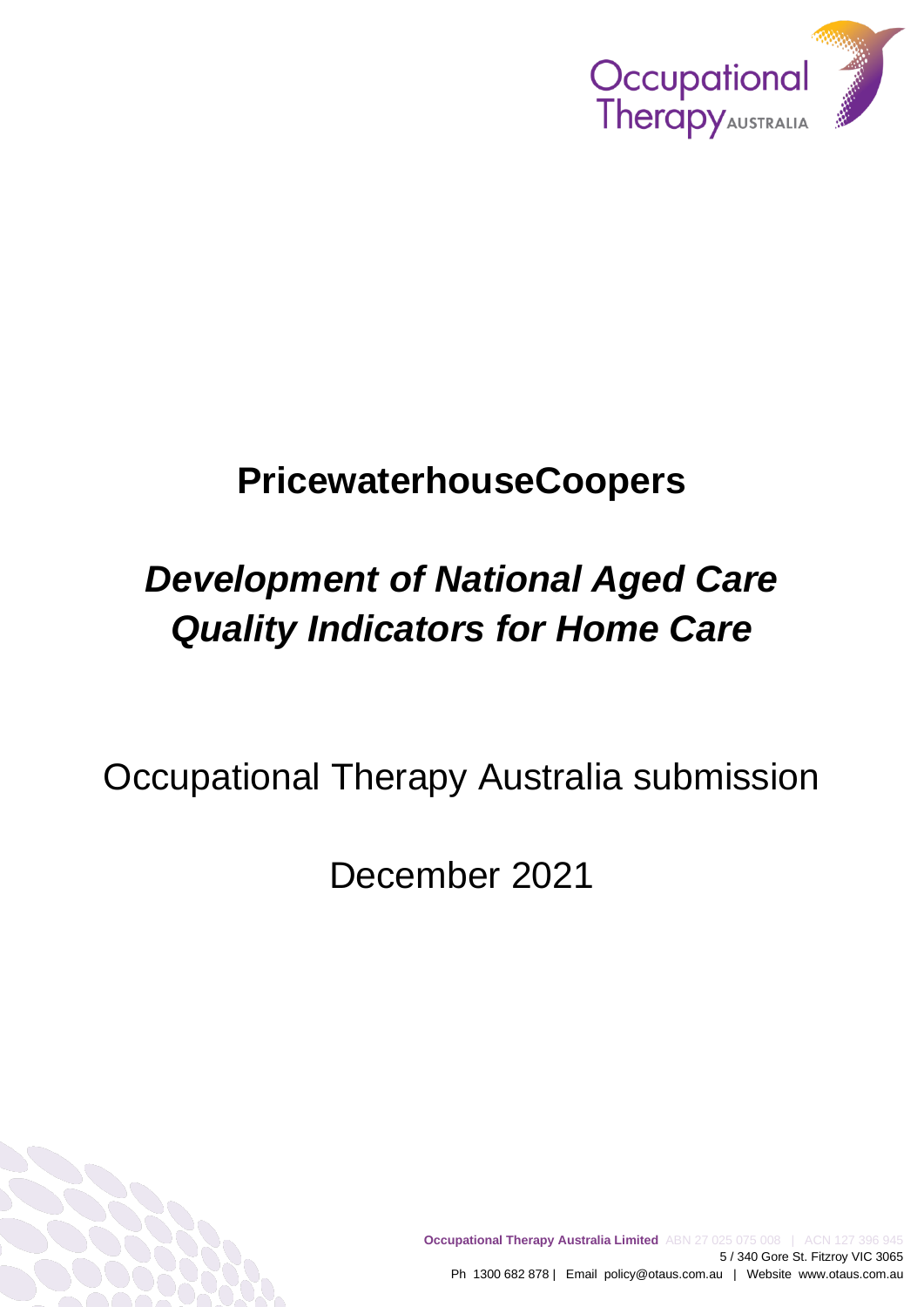#### **Introduction**

Occupational Therapy Australia (OTA) welcomes the opportunity to provide a written submission regarding the development of national aged care quality indicators (QI) for inhome aged care.

OTA is the professional association and peak representative body for occupational therapists in Australia. As of September 2021, there were more than 25,300 registered occupational therapists working across the government, non-government, private and community sectors in Australia. Occupational therapists are allied health professionals whose role is to enable their clients to engage in meaningful and productive activities.

Occupational therapists work with older people with age-related conditions such as poor balance and coordination, memory loss and confusion, and vision and hearing loss, which lead to changes in their ability to participate in the meaningful activities of everyday life. Occupational therapists provide services such as physical and mental health therapy, vocational rehabilitation, chronic disease management, assessments for assistive technology, and the assessment of environment and safety risks.

## **Primary Considerations**

The proposal to apply the quality indicators from the residential aged care system to the home care system highlights the tension between intervention and dignity of care. There is a balance between a participant's freedom of choice and the minor role that aged care services might typically have in a participants' daily life on the one hand, and the more comprehensive scope of the Aged Care Quality Standards on the other.

Occupational therapists are highly skilled at providing high quality care to participants in their homes while still enabling participants to maintain their independence and make decisions about their care.

OTA endorses the proposed domains as essential to ensuring safe and effective, participant centred care. This is especially so since the physical, cognitive and mental aspects of care are so complex and interrelated that improvement in even one of these domains – such as Activities of Daily Living (ADLs) – has the capacity to influence quality of life in several others. Therefore, we recommend that improvement in each of the QIs be measured where possible, and that instances of adverse outcomes be measured where necessary.

Consumers would benefit from having access to information about which providers deliver services to improve the quality of life in each of these domains.

## **Activities of daily living**

OTA recognises the importance of having ADLs as a key quality indicator in home care. We are concerned that there is general acceptance in the sector that decline in functioning and independence is a normal aspect of ageing. This attitude does a disservice to residents and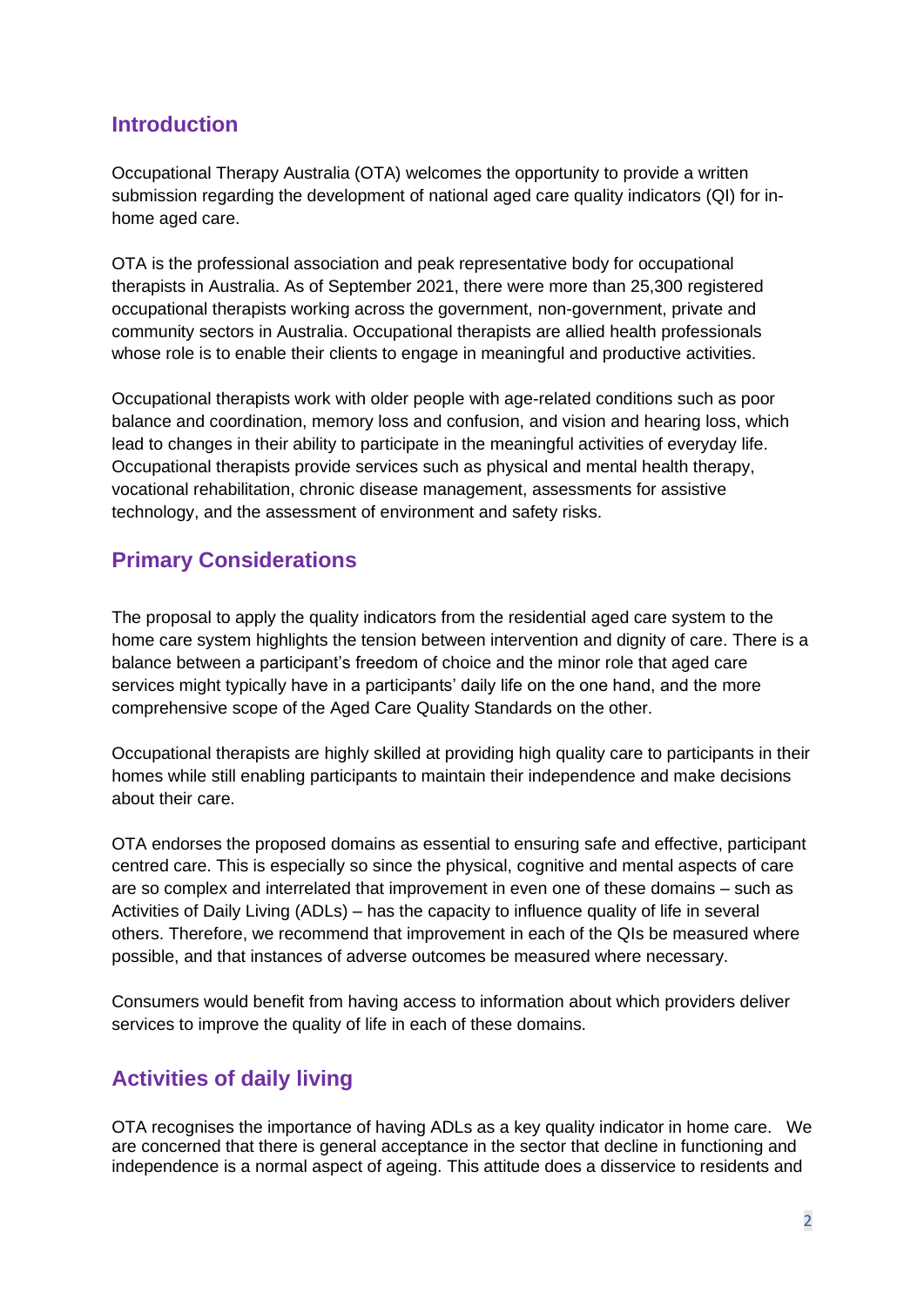is not supported by occupational therapy practice. While it is possible for people who have low levels of functioning and independence to still have quality of life, it is far more common for an older person's quality of life to decline along with their functioning. This is especially true when their independence is integral to their identity. Therefore, we believe aged care services should have quality indicators that focus on supporting residents to maintain and improve their functioning and ADLs.

Occupational therapists are highly skilled in enabling older people to improve and maintain their functioning and independence. Denmark, for example, has offered reablement services that enable participants to maintain and improve the functioning of home care participants since 2010. Moreover, Winkel et. al. (2015) demonstrates that occupational therapy can aid older people in maintaining and improving their capacity even if they are already receiving care.

At the beginning of Winkel's study, an occupational therapist interviewed the participant to ascertain their goals and give them strategies to do as much as they can themselves, including the provision of assistive technology (2015, p. 1349). The home carer attended these interviews, but their role was not to provide therapy. Over the next 12 weeks the home carer supervised the participant doing tasks in a way that was safer and more independent and aided them in tasks that were too difficult. It was found that the participants' functioning improved over the course of the program, and they maintained the improvement when it was reviewed a year and 8 months later (Winkel et. al., 2015, p. 1352).

Participants should choose the ADLs and tasks to focus on, but it is important to highlight mobilisation as a key marker of capacity because it impacts many other aspects of daily life. Indeed, in a consultation with almost 5000 participants, the Commissioner for Senior Victorians found that 92% of them rated personal mobility as critical to health, social wellbeing and independence (Mansour, 2021, p. 8). For this reason alone, OTA emphasises the importance of using quality indicators to ensure residents have the equipment and services they need to fully participate in meaningful activities of daily living.

Participants would benefit from having access to information about which providers deliver services to improve quality of life, independence and functioning in ADLs.

## **Weight Loss, Malnutrition, and Dehydration**

OTA recognises the importance of having weight loss, malnutrition and dehydration as a key quality indicator in home care to support quality improvement for in-home aged care services and to minimise the risk of adverse health outcomes. OTA agrees that monitoring the weight of participants regularly is essential in detecting weight changes and minimising the risk of adverse events or hospitalisation. We also recommend mechanisms for participants to selfreport unintentional weight loss.

Obviously, the goal would be to minimise the number of participants with weight loss, malnutrition or dehydration, and providers have the capacity to influence these outcomes.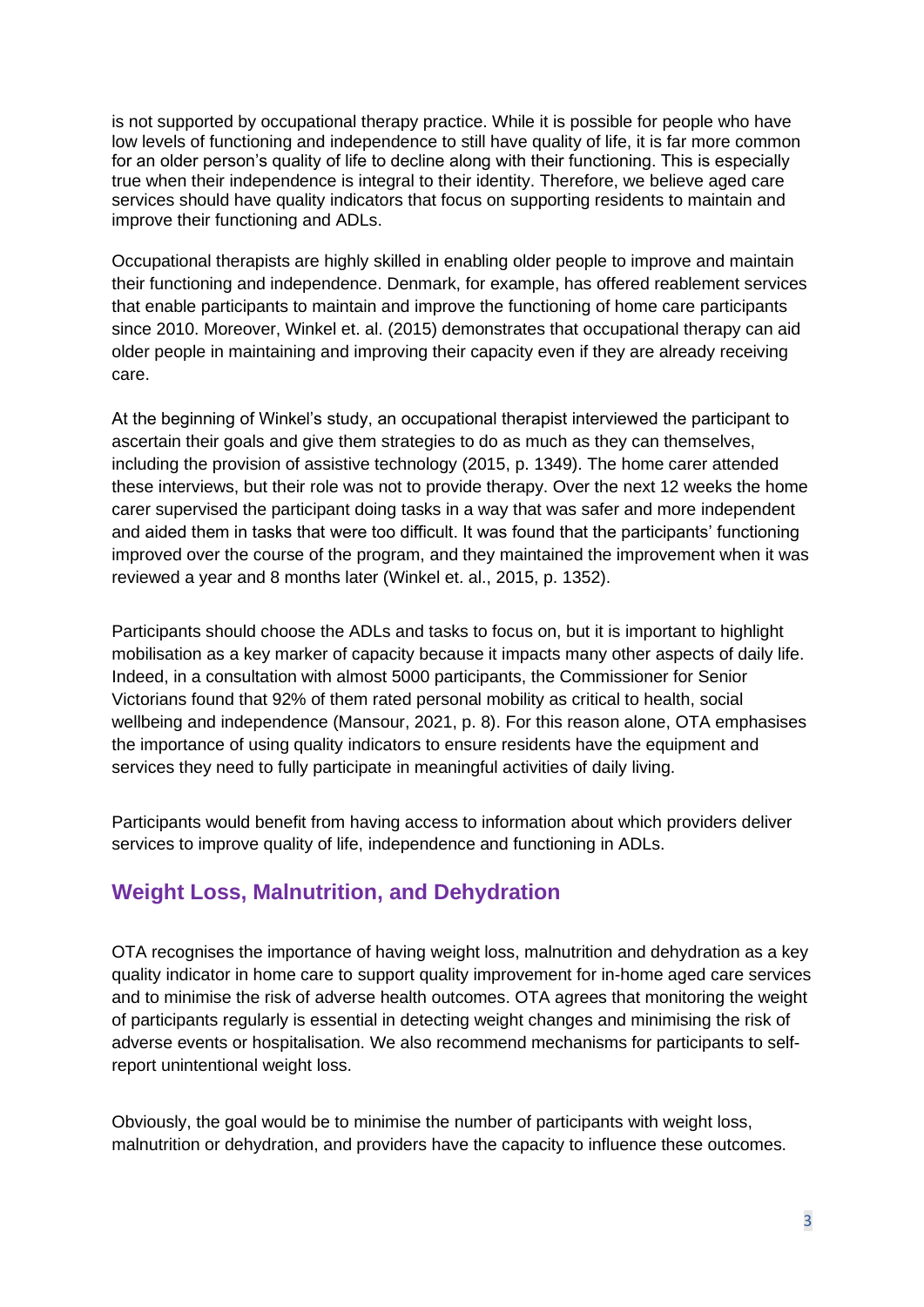Occupational therapists have a pivotal role in identifying and preventing risks to food security.

Food security is affected by the capacity of participants to perform food related occupations, such as procuring food, preparing meals and feeding themselves. This is especially important as all these food related activities can by directly impacted by chronic illness and age related mobility limitations (Juckett & Robinson, 2019).

Procuring food generally requires the participant to participate in the community by travelling to the grocery store, carrying grocery items, communicating with others and handling money. All these activities rely on a level of functional mobility, cognitive capacity and psychological wellbeing; areas that are central to occupational therapy intervention. Assessment of meal preparation will also take into consideration a person's volition, skills, and cognitive capacity. The set up of the kitchen can also be altered to ensure that all the necessary tools are accessible at waist and shoulder level, or specific aids and equipment can be used to enable people to address their physical limitations. Additionally, tech based approaches can also be successfully used to support older Australians. Alarms to remind someone to maintain hydration during the day might be considered, along with online shopping as an option for those with limitations in community access.

Home care providers can address the risk of weight loss, malnutrition and dehydration by making occupational therapy services available to participants. Moreover, information about services that can minimise these adverse health risks would be valuable for participants when choosing a provider.

## **Falls**

OTA recognises the importance of having falls as a key quality indicator in home care to support quality improvement for in-home aged care services and minimise the risk of adverse health outcomes.

Falls among older Australians are common and potentially life threatening. Even in less severe cases, falls can impair an older person's long-term mobility and independence. Given these serious consequences, OTA supports the inclusion of falls in the QI program. OTA is a strong proponent of falls prevention, and emphasises that care providers can help prevent falls and major injuries by making occupational therapy available to their participants. Falls may be difficult for providers to measure since participants may not want them to be reported, or they may choose not to report them themselves, because of concerns around the fall being seen as an indication of functional decline or as the catalyst for a move to residential care.

Occupational therapists can assess the person's environment and occupations and implement routine falls risk reduction strategies. Assessments such as the Falls Risk for Older People Living in the Community (FRop-Com) or the Falls Risk Assessment Tool can help identify key areas for intervention and trigger referrals to other services. These tools also recognise the importance of monitoring 'near misses' as a predictive factor for future falls.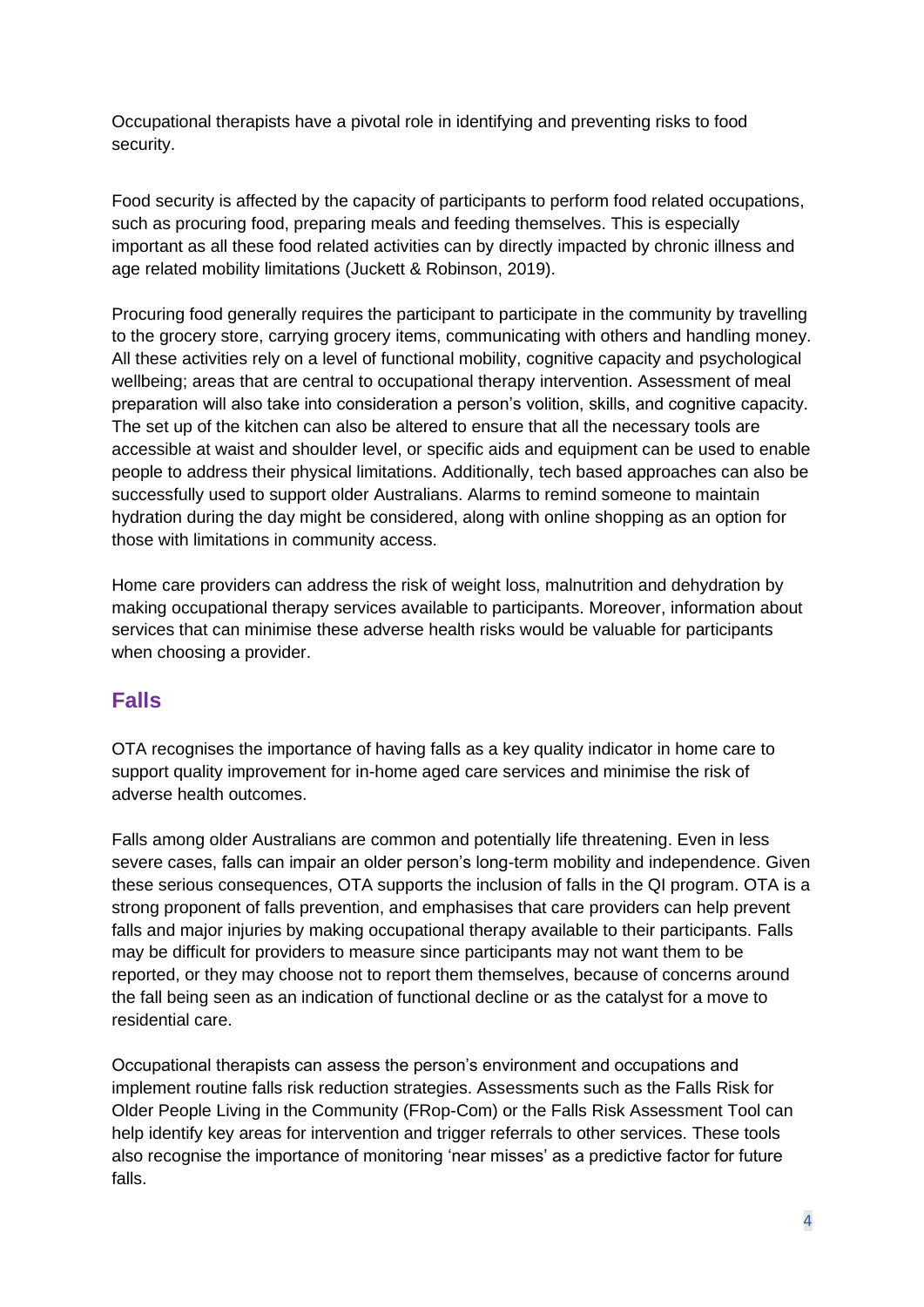Occupational therapy interventions will work across the many factors that impact the falls risk profile of an older Australian. Strategies might include home and environmental modifications, prescription of aids to facilitate safe functional mobility and transfers, and education on strategies to build balance and reduce fatigue. Occupational therapists will also ensure the right referrals are made to disciplines to prevent future falls. These other disciplines can include physiotherapy, podiatry, and community nursing through to specialist programs like falls and balance clinics, movement disorder clinics, and specialist medical professionals.

Knowing that there are providers and services that can reduce falls risk and prevent falls would certainly be worthwhile information for participants choosing a care provider. Moreover, knowing they have access to services that can minimise falls risk may encourage them to ask for help when they have had a fall.

#### **Hospitalisations**

OTA endorses the inclusion of hospitalisations in the QI program and recommends that it measure emergency department presentation within 30 days of discharge from hospital. Providers can reduce the number of readmissions to hospital by making occupational therapists available to participants immediately after they are discharged from hospital, if not before. Occupational therapists will assess whether it is safe for the participant to return home and, if not, they will implement interventions to support a safe return to the home.

After presenting to an ED after a fall, a participant may have an x-ray and be kept under observation until they are deemed by the nursing staff to be safe. Regrettably, they are often then sent home within 24 hours and the participant, family members or carers may have limited insight into what precipitated the fall or what can be done about it. If, however, participants are referred to an occupational therapist who can perform the assessments and interventions outlined above, this may prevent a falls related readmission.

Occupational therapists are highly skilled in reducing the risk of readmission for other health issues common to older people, such as heart failure, pneumonia, and acute myocardial infarction (Rogers et. al. 2017). Rogers et. al. (2017) found:

The geriatric population is particularly vulnerable to the effects of immobility associated with acute hospitalisation… such as a decline in body mass, bone density and cardiopulmonary function. They are also more prone to venous thromboembolism, pressure sores, depression, and confusion. By focusing on patient immobility and its consequences, OT may play an important role in reducing readmissions (672).

Occupational therapists are trained to recognise other issues that might increase the risk of readmission. By closely monitoring and observing changes in daily activities such as meal preparation, medication management, personal care or functional mobility, an occupational therapist can work with a person's care and medical team to intervene before an acute event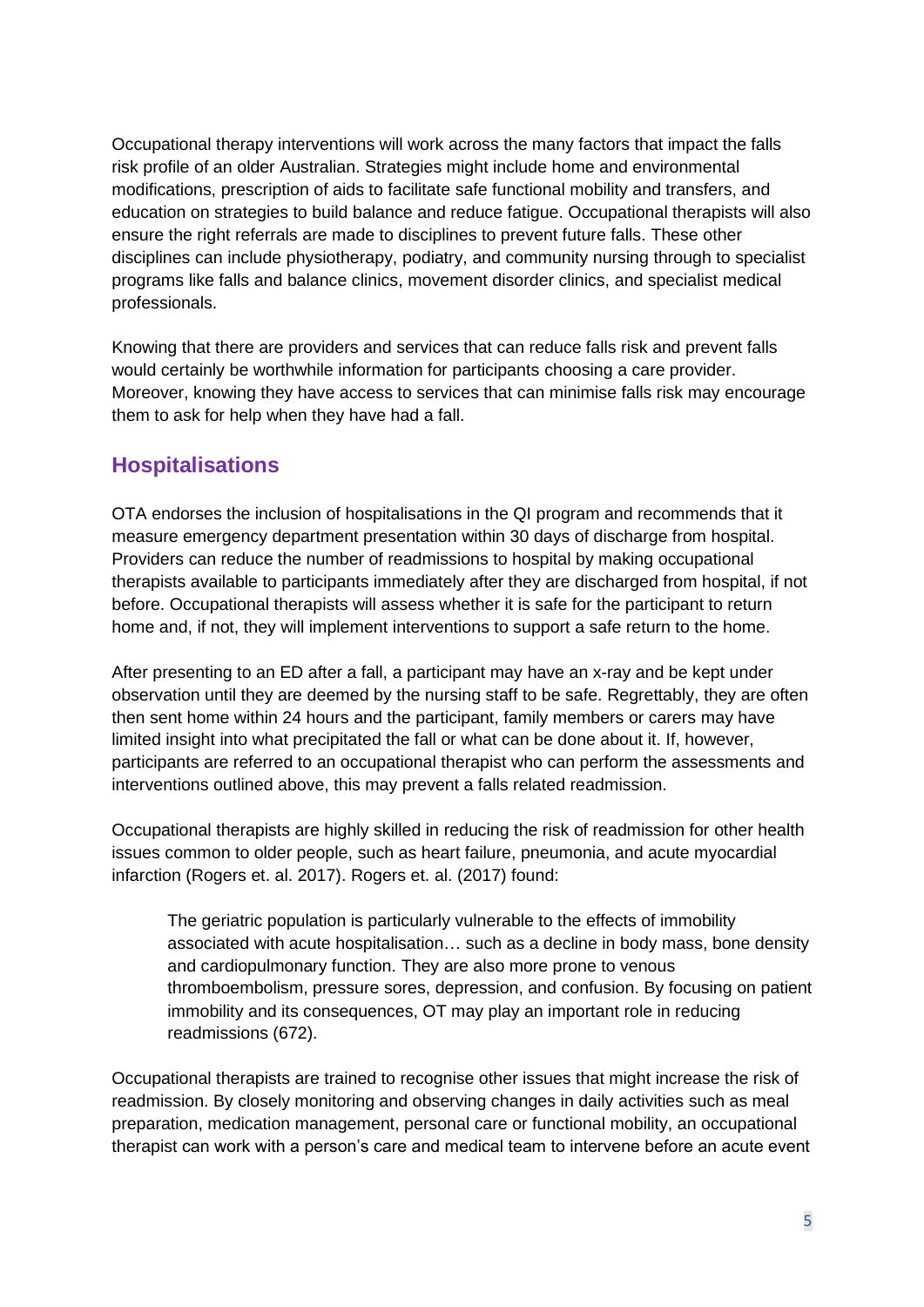occurs. Therefore, by referring home based participants to an occupational therapist, aged care providers can actively limit the risk of hospitalisations and prevent readmissions.

Participants would benefit from knowing that their aged care provider has taken steps to reduce the risk of readmission to hospital.

## **Continence**

OTA recognises the importance of having continence as a key quality indicator, and highlights the importance of setting criteria that take into account all contributing factors and all management strategies. Continence is a private and often embarrassing topic for many to discuss. However, the consequence of poor management can lead to adverse consequences such as infection, pressure and skin damage, and loss of dignity. Measuring the prevalence and frequency of incontinence would enable providers to put measures in place to improve continence. This may include practical strategies such as improving mobility or adapting the environment to enable participants to perform their own continence care.

With a focus on occupational engagement in daily living activities, occupational therapists support individuals in ensuring they can maintain their personal care, including toileting and continence. This may be through the design of occupationally conducive environments that enable safe access to bathroom facilities such as toileting aids and equipment like commodes and over toilet frames. Equally, the design of dementia friendly spaces through lighting and highlighted toileting equipment (coloured toilet seats and grabrails) can support people living with cognitive deficits to still engage in their personal care.

Occupational therapists can also support the review of functional mobility and safety for specific activities. Tasks like dressing and undressing, essential in the occupation of toileting and use of continence aids, are regularly undertaken by occupational therapists and can support the development of care plans and treatment strategies for the management of continence. Likewise, occupational therapists can review a participant's personal functional mobility and transfers, like bed and toilet transfers, to support staff and individuals in designing strategies to support ongoing engagement and the management of continence.

Participants would benefit from knowing that their aged care provider has taken steps to support them in maintaining their independence in this crucial aspect of daily life.

## **Pressure Injuries**

OTA endorses the inclusion of pressure injuries as a key quality indicator in home care. Pressure injuries are often the consequence of lack of support with ADLs and poor continence management. Providers can prevent the incidence of pressure injuries by supporting them in their ADLs, continence management, and by making occupational therapy services available to participants. Therefore, the incidence of skin ulcers ought to be included in the QI program.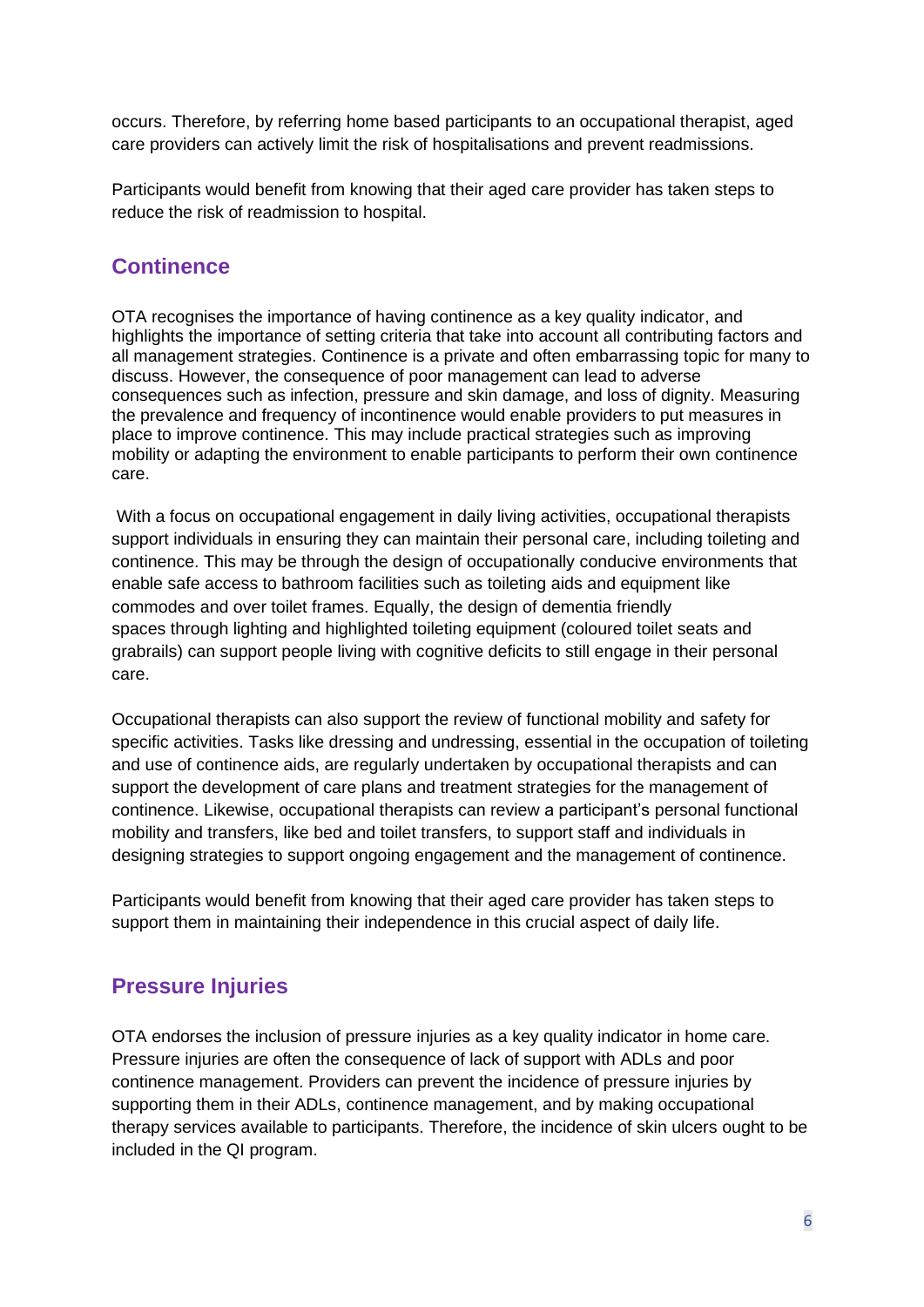Occupational therapists have a vital role in supporting the pressure and skin care needs of older Australians living at home. Occupational therapists can assess the risk of pressure injuries and prevent them through the prescription of assistive technology, the design of pressure relieving strategies and the review of high risk environments and situations. Moreover, equipment such as specialised cushions and mattresses help not only to minimise the risk of pressure injuries, but support healing and recovery from existing injuries.

Occupational therapists also work closely with their allied health and medical/nursing peers to actively monitor and manage skin integrity and pressure care. Regular assessment and timely intervention are essential in preventing the development of serious pressure injuries and their significant consequences. Pressure injury risk can be significantly reduced by ensuring older Australians living at home have regular access to occupational therapy services.

Participants would benefit from being able to choose an aged care provider that has shown they can prevent pressure injuries.

#### **Pain management**

OTA endorses the inclusion of pain as a domain for the QI program, especially since it can impact other domains such as ADLs, depression, participation and quality of life. We note that providers can support effective pain management by making occupational therapy services available to participants. Therefore, we believe that providers should measure reduction in clients' pain.

Pain is a highly complex and multi-faceted phenomenon. Occupational therapists have an important role in assessing, monitoring, and managing pain in collaboration with other allied health and medical professionals. Incentivising the implementation of strategies to reduce or improve pain would hopefully support providers in identifying the key triggers and factors behind it, and better direct pain management support in a timely manner.

Occupational therapists receive training in the assessment and management of pain as part of undergraduate and graduate entry curricula. The occupational therapist's management of pain may involve modalities common to other disciplines (such as relaxation, massage, time management, cognitive strategies and environmental adaptation). However, the unique contribution of occupational therapy to pain management is the occupational analysis and occupational adaptation approach. It is a person-centred evaluation of goals, tasks or occupations, and environments, with judicious use of a range of modalities to work towards occupational engagement. Additionally, pain in older people, particularly those with dementia, is complex to assess and treat, and requires a multidisciplinary and multifaceted response.

Quite often individuals do not display overt signs of pain. In situations such as these, the skillset of an occupational therapist may be required to assess their care needs. This can reduce the likelihood of chronic pain and reduce hospital admissions. Individuals should have access to specialist medical reviews with geriatricians to support holistic and comprehensive assessment of pain and to optimise their analgesia regime.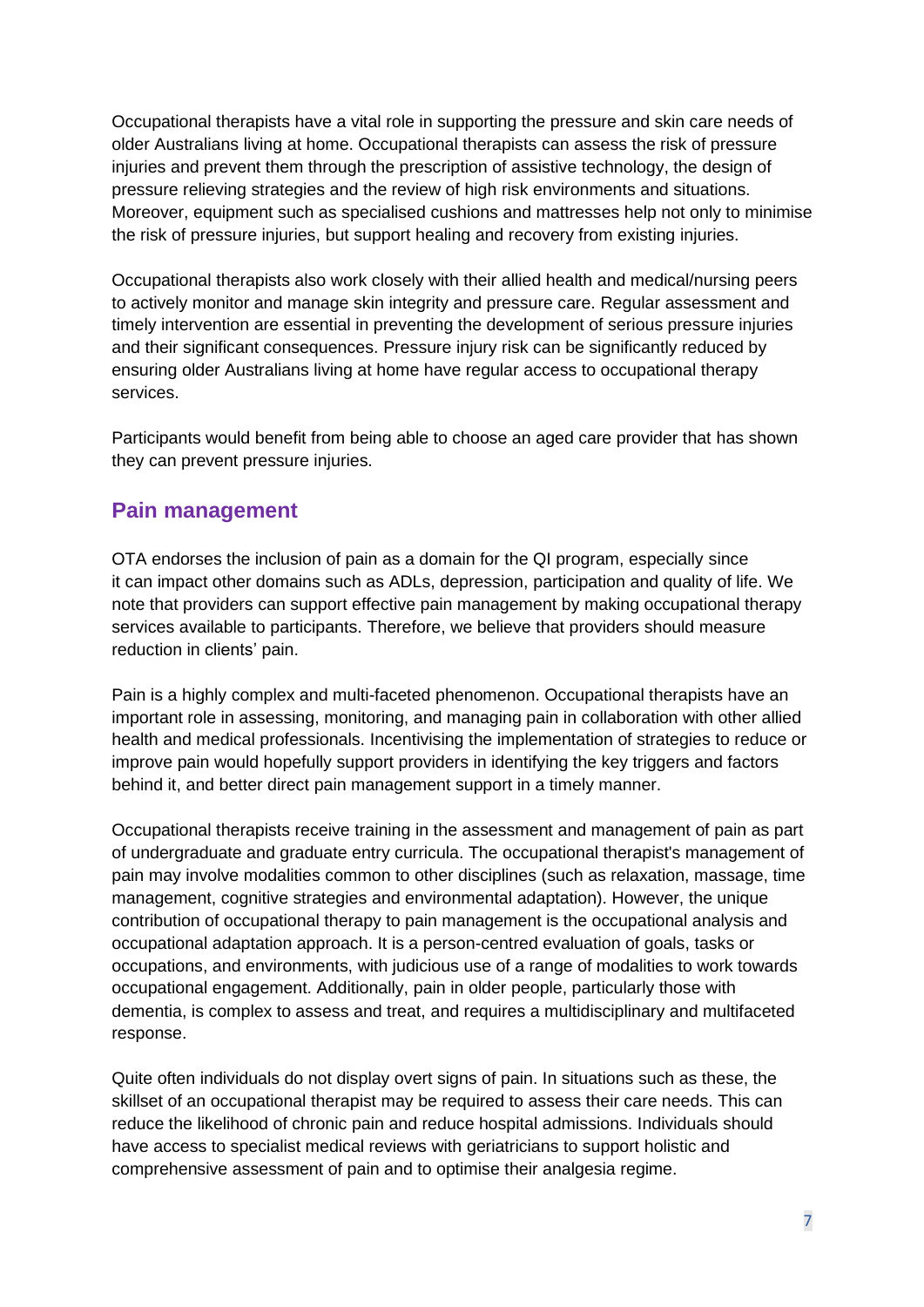By making occupational therapy services available to participants, providers have the capacity to improve and reduce their clients' pain. The availability of these services would be useful information for participants.

## **Service delivery and care plans**

OTA welcomes the emphasis placed on the independence of participants and the steps taken to identify their goals and involve them in the decision making process, as this is integral to people's independence and quality of life. Therefore, we especially support A.1 'clients involved in developing their home care plan' and D.1 'clients with care plans that identify how their personal priorities and outcomes will be met' (PwC, 2021, p. 8).

One of the key principles of occupational therapy is that the first step is always to ascertain the person's goals in order to recommend strategies that might achieve them. However, service delivery and care plans is an area that may carry significant tensions between quality care principles and independence of choice. This is because some participants may choose not to disclose issues or adverse events for fear of being sent into residential care. The frequency and nature of the assessment can be determined by the individual's health, ageing and care needs. Key events, such as falls or pressure injuries, may warrant a more frequent assessment cycle. Carrying out these assessments will ensure that providers always have reliable information on the needs of their participants, and will also increase the chances of preventing adverse events.

However, it is also crucial to foster trust between aged care services and participants. By ensuring the individual has a voice in their care planning and delivery, and reassuring them that they are indeed in control of their lives, aged care services will ensure a truly client centred approach to care. Care providers and services providers can also foster a better understanding of the purpose of home-based care services, and the realisation that adverse events like falls, whilst undesirable, may not warrant premature admission to residential care.

Participants would benefit from being able to choose providers that will involve them in their care while reducing the risk of adverse events.

#### **Workforce**

OTA endorses the inclusion of the workforce domain in the QI program. Continuity of care is essential to building a rapport between care giver and participant, so processes to ensure a consistent team of workers for each client should be measured, as should staff retention. Due to the shortage of workers across the aged care industry, this could be largely unachievable for aged care providers. However, this should not prevent this QI from being monitored, as it may highlight the need for improved funding to attract and retain aged care workers.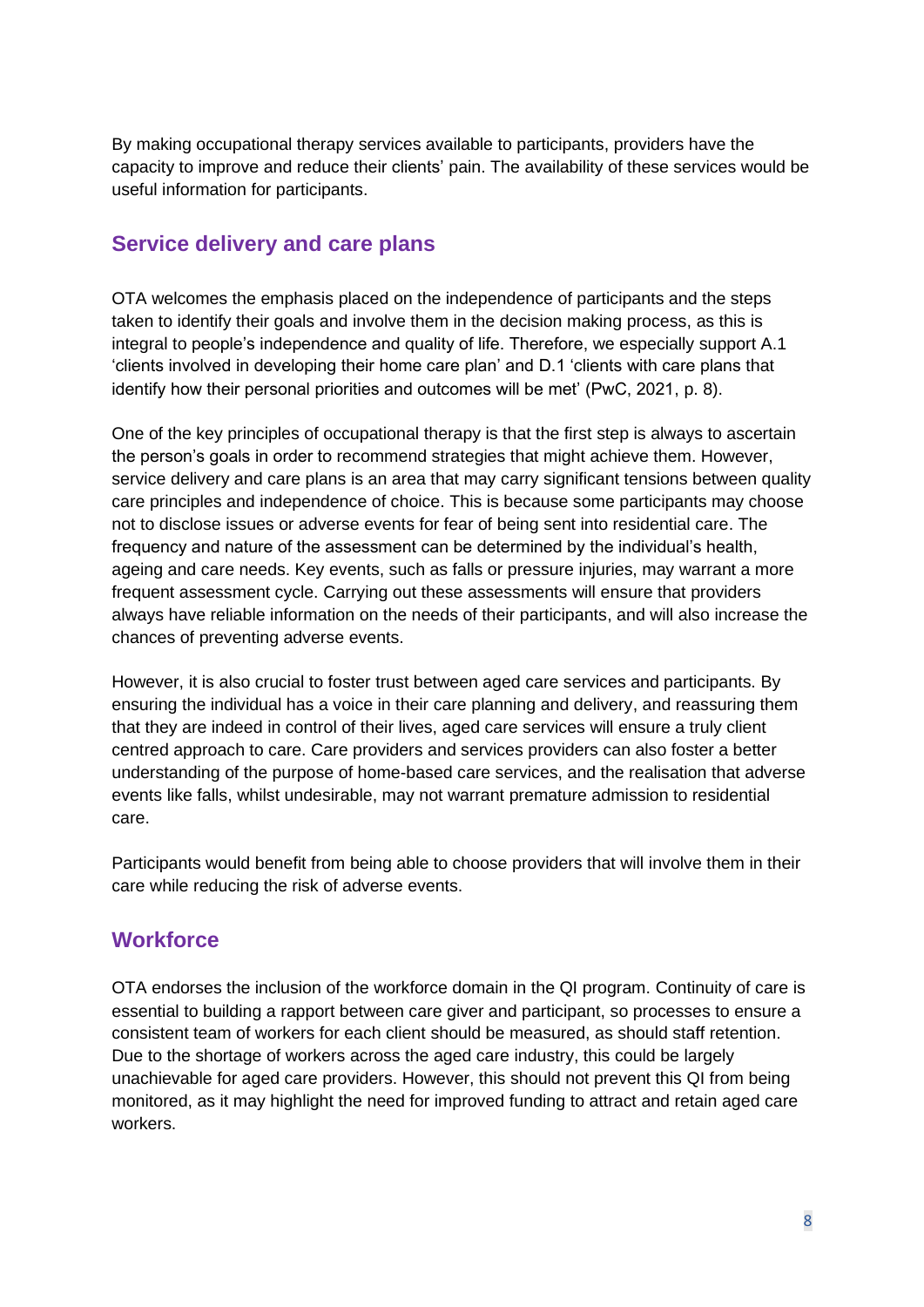It should also be noted that measuring and improving QIs in these domains often requires expertise beyond the scope of aged care workers. Occupational therapists work across all the aged care quality standards and indicators. Accordingly, OTA recommends there be a concerted effort to incentivise providers, assessors, GPs and nurses to refer participants to occupational therapists. This will lead to a marked improvement across all the proposed domains.

Given Australia's ageing population, and the life enhancing role occupational therapists play in aged care, OTA is working to raise the profile of occupational therapy in the sector and is proposing means of making it a desirable place for our members to work. There is a need for improved funding and governance pathways that align with what is being offered in other sectors to incentivise aged care as a career path. This ranges from the provision of engaging and supportive student placements through to the availability of advanced scope of practice roles across aged care settings, and governance and funding levels in line with sectors such as disability.

Only a genuinely multidisciplinary workforce will lead to improvements across all these domains, while a consistent team of carers is crucial for building a rapport between participant and carer.

Participants would benefit from having access to information about the care staff and other disciplines available through their aged care provider.

## **Consumer experience and daily life**

OTA strongly supports QI measures that place emphasis on the consumer experience and enable consumers to influence the quality of care they receive. Any survey used to determine consumer experience and quality of life should be mapped to the Aged Care Quality Standards (Quality Standards). The Quality Standards are centred around a participant's goals, decisions and independence, along with their care needs. The independence that comes from ageing at home should not be at the expense of quality care. Occupational therapists are highly experienced in reconciling this tension, and in providing care for people in their homes that simultaneously enhances their safety and independence.

OTA endorses all the proposed domains, as they each have the potential to enhance quality of life for home care residents, and to address needs that may be unmet in the current system.

## **Conclusion**

OTA thanks PwC for the opportunity to comment on the development of Quality Indicators for in home aged care. Please note that representatives of OTA would gladly meet with PwC to expand on any of the matters raised in this submission.

#### **References**